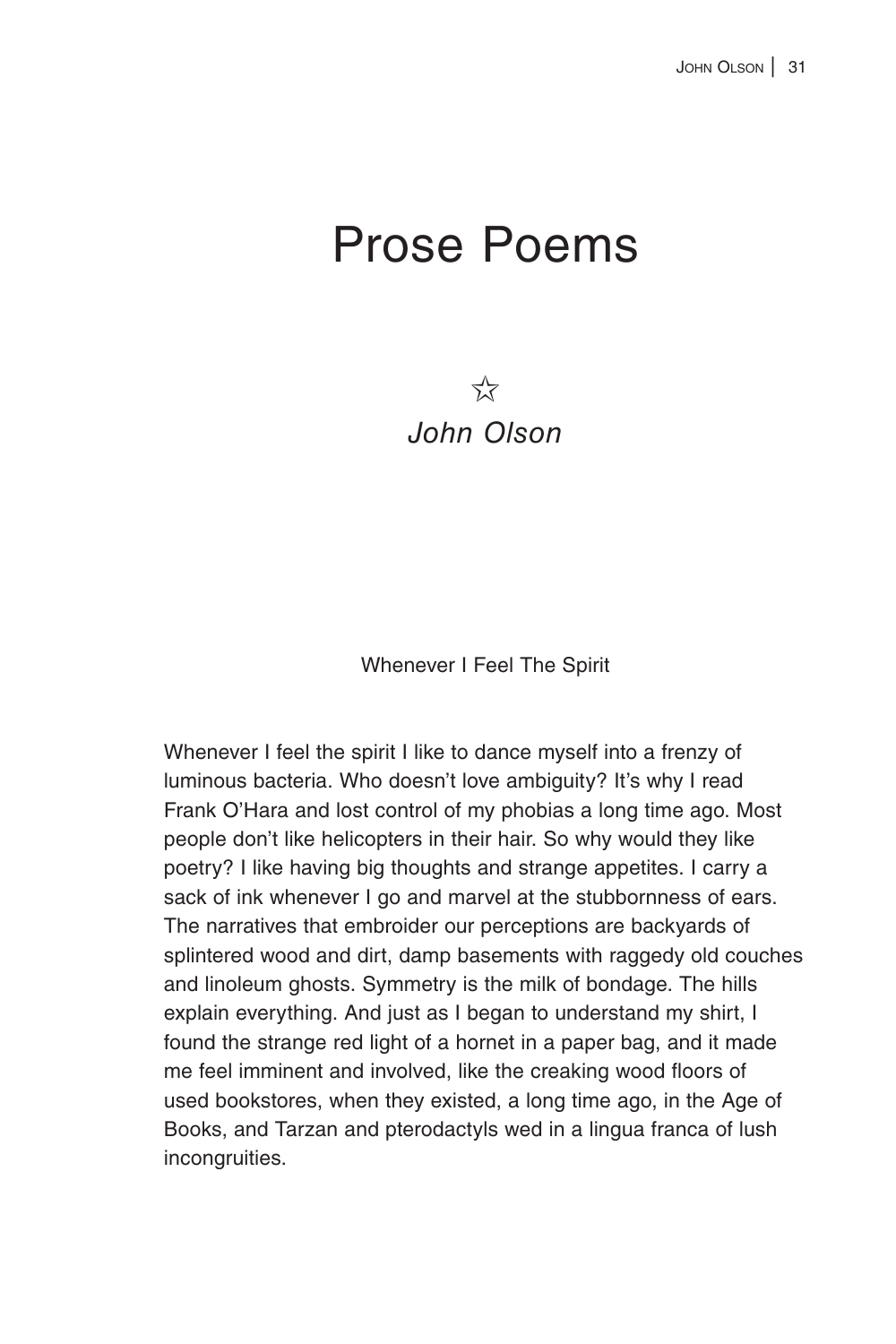## Electric Cables On A Rainy Night

That night in Seattle 1975 before I'd shaken California off and I was living in a studio apartment with a stone fireplace and a big kitchen and the bus line was right out my window buses with electric cables that made a sparkly sound especially on rainy nights water beaded in the window lit up by a streetlight and 10cc came on the radio by my mattress & sang "I'm Not In Love" & it gave me a strong feeling I won't say romantic not exactly there's something beautifully sad & ambivalent in the song more like that interval of time when you're still alone and desires run loose in all directions and nothing could happen and everything could happen in a split second. The air seems preternaturally rich. The room is quiet but there's a palpable stirring, an indefinable presence, a subtle agitation of potential energy measurable in joules. Imagine all the images sleeping in the language waiting to be awakened. A fever rumbles in the words at the far margin of our existence. There's wine in the air, & power. Electric cables on a rainy night.

## Word Spurt

There are words I don't know. I would tell you what they are, but I don't know. What words, precisely, I just can't say. I just know that one day, one moment, one tiny tear in the fabric of time, and I will experience something and then try to find a word, or words, for that thing. But what if the only words I can find to best describe an experience – a smell, a texture, a sprain – are in another language? What if it lies in a sprawl of words, too obscured by words, to be witnessed as anything other than a brawl, a sticky cocoon, when it pops out of the air? When it crawls across the floor. When it sits down and lights a cigar. When it voyages to the right of you, smiling as it goes by, on its quest for experience, and the sheer joy of moving around in space, which all words love to do, they love to get out there and reveal things, invent things, phrase things, freeze things, matriculate ejaculate and spurt things. Do you see what I mean? Do you know what words I'm talking about? I don't even know what words I'm talking about.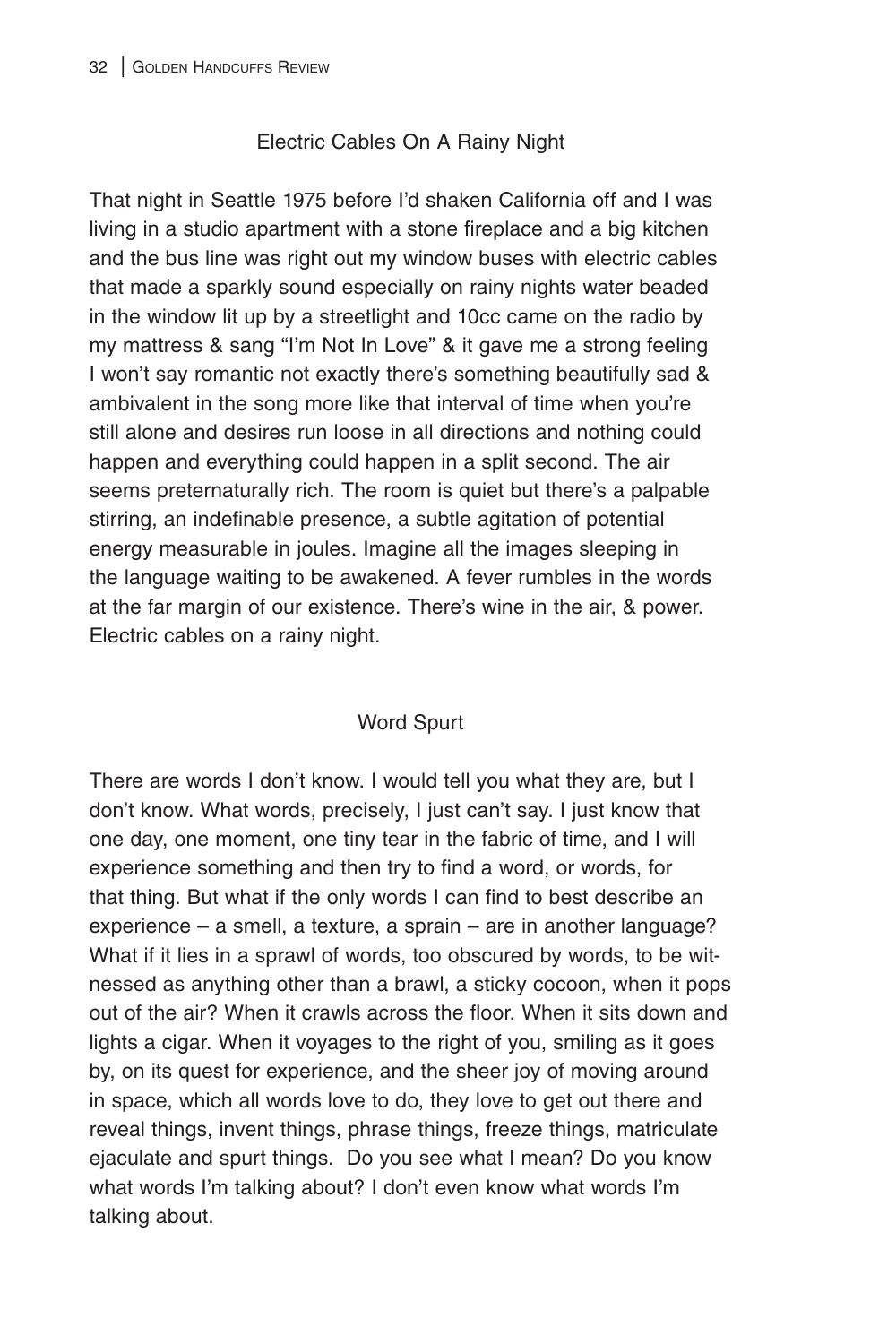## Breath Of The Morning

I feel the edge of the world in the breath of the morning. The dizzying liquor of possibility. That moment when everything is so clearly delineated it could never be a song. It could only be a weekday, a frontier with a schedule in it. It's hard for me to say this but the truth of marble isn't in its density but the nobility of its influence, how it affects the hands when you're leaning on it to gaze at yourself in the mirror wondering who the person might be behind that face in the glass. Images are the shadows of a brighter reality. The fire is behind us. The hotel is just a rationalization. Everything is an instance of poetry. But not everybody sees it. Kiowa hunt buffalo. It's 1854. Arthur Rimbaud has just been born. Franz Liszt's *Orpheus* premieres. A philosophy walks out of the sun and splashes down somewhere near Omaha, which has just been established as a trading post. Essences are axles. But it's the wheels that make things roll.

#### This

I like this. This this. This morsel of grammar. This demonstrative adjective. This implicative this. This fist of this. This bucket of this. Those sounds buckets make when they're full of impertinence. This reliquary of irrelevance. This butte. This mine of crystal. This Bristol epistle. This bristle. This whistle. This vision on the verge of epiphany. This moment in time. This germination of manners in a meat locker of the mind. But no. This isn't it. Not it at all. This is.

## What Is A Word

What is a word, Nietzsche asks. The image of a nerve stimulus in sound, he answers. I think it's a small lacquered netsuke. Nougat. Nugget. Cordial cherries. 10 pieces. Net Wt. 6.6 oz. Artificially flavored. Classic good taste. Dark chocolate. Lift to indulge, it says on the box. Real cherries. May contain pits or pit fragments. Viking remains. Helmet and sword. The bones of a dog. The wings of a dragon. But to infer from the nerve stimulus, Nietzsche continues,